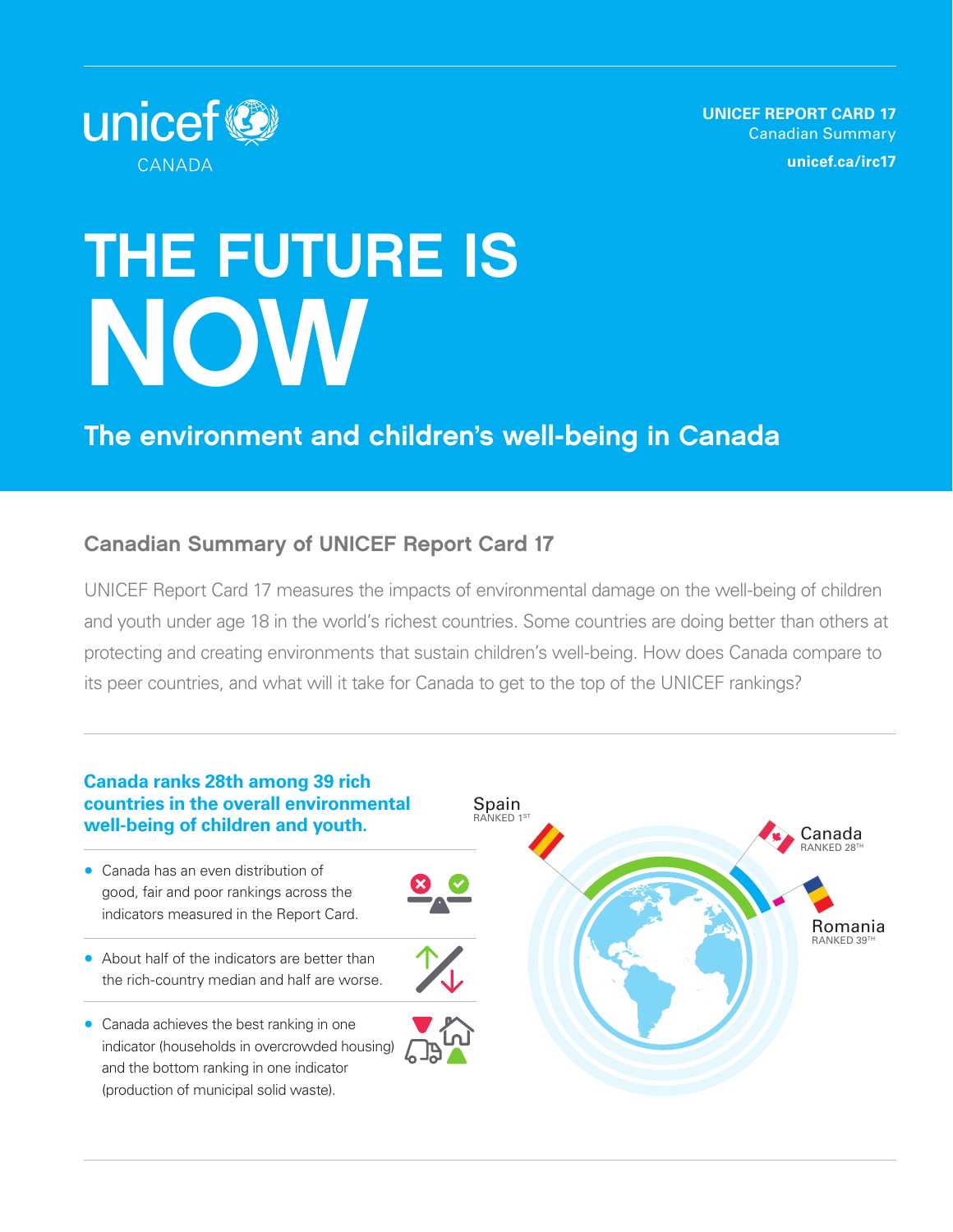## **A League Table of children's environmental conditions and well-being**

| Overall<br>rank          | Country               | World<br>of the child | World<br>around the<br>child | World<br>at large |
|--------------------------|-----------------------|-----------------------|------------------------------|-------------------|
| $\mathbf{1}$             | Spain                 | 8                     | 13                           | 13                |
| $\overline{2}$           | Ireland               | 6                     | $\overline{4}$               | 20                |
| 3                        | Portugal              | 25                    | 9                            | $\overline{9}$    |
| 4                        | Cyprus                | 15                    | 17                           | 10                |
| 5                        | Finland               | $\mathbf{1}$          | $\overline{2}$               | 30                |
| 6                        | Italy                 | $\overline{7}$        | 16                           | 14                |
| 7                        | Iceland               | 3                     | $\mathbf{1}$                 | 32                |
| 8                        | Slovenia              | 19                    | 14                           | 16                |
| 9                        | Germany               | 13                    | 6                            | 22                |
| 10 <sup>°</sup>          | Sweden                | $\overline{4}$        | 10                           | 26                |
| 11                       | United Kingdom        | 11                    | 12                           | 23                |
| 12 <sup>°</sup>          | Netherlands           | 12                    | 8                            | 27                |
| 13                       | Japan                 | $\overline{2}$        | 21                           | 25                |
| 14                       | Norway                | 5                     | 5                            | 35                |
| 15                       | New Zealand           | 24                    | 15                           | 17                |
| 16                       | France                | 14                    | 27                           | 18                |
| 17                       | Switzerland           | 21                    | 3                            | 33                |
| 18                       | Hungary               | 34                    | 22                           | 6                 |
| 19                       | Austria               | 9                     | 19                           | 29                |
| 20                       | <b>Czech Republic</b> | 26                    | 23                           | 21                |
| 21                       | Estonia               | 27                    | 11                           | 28                |
| 22 <sub>2</sub>          | Lithuania             | 32                    | 24                           | 15                |
| 23                       | Croatia               | 29                    | 33                           | 5                 |
| 24                       | <b>Denmark</b>        | 18                    | 26                           | 34                |
| 25                       | Slovakia              | 31                    | 29                           | 11                |
| 26                       | Greece                | 22                    | 35                           | 8                 |
| 27                       | Poland                | 30                    | 31                           | $\overline{7}$    |
| $\blacktriangleright$ 28 | <b>Canada</b>         | 17                    | $\overline{7}$               | 38                |
| 29                       | Malta                 | 33                    | 18                           | 24                |
| 30                       | Australia             | 10                    | 20                           | 37                |
| 31                       | Latvia                | 36                    | 30                           | 12                |
| 32                       | Republic of Korea     | 16                    | 32                           | 31                |
| 33                       | Chile                 | 35                    | 37                           | 3                 |
| 34                       | Israel                | 23                    | 36                           | 19                |
| 35                       | <b>Bulgaria</b>       | 37                    | 34                           | $\overline{4}$    |
| 36                       | Belgium               | 28                    | 25                           | 36                |
| 37                       | <b>United States</b>  | 20                    | 28                           | 39                |
| 38                       | Costa Rica            | 38                    | 38                           | $\mathbf{1}$      |
| 39                       | Romania               | 39                    | 39                           | $\overline{2}$    |

#### **NOTES:**

- The ranking is calculated as follows:
- 1. A z-score for each indicator was calculated (reversed where necessary so that a higher score represents a more positive condition);
- 2. The mean of the two z-scores within each dimension was calculated;
- 3. The z-score for each mean was calculated and served as a basis for ranking a given dimension;
- 4. The mean of the four ranks was calculated and served as a basis for the final ranking. If two countries had the same average of four ranks, the average of four z-scores was used to determine their position.
- Countries are ranked on a dimension if they have data for at least two of the three indicators.
- Four OECD/EU country are not included in the ranking: Colombia is excluded due to missing data on the 'world around the child' dimension, while Turkey, Mexico and Luxembourg are excluded as they are extreme outliers (z-scores below -4.0)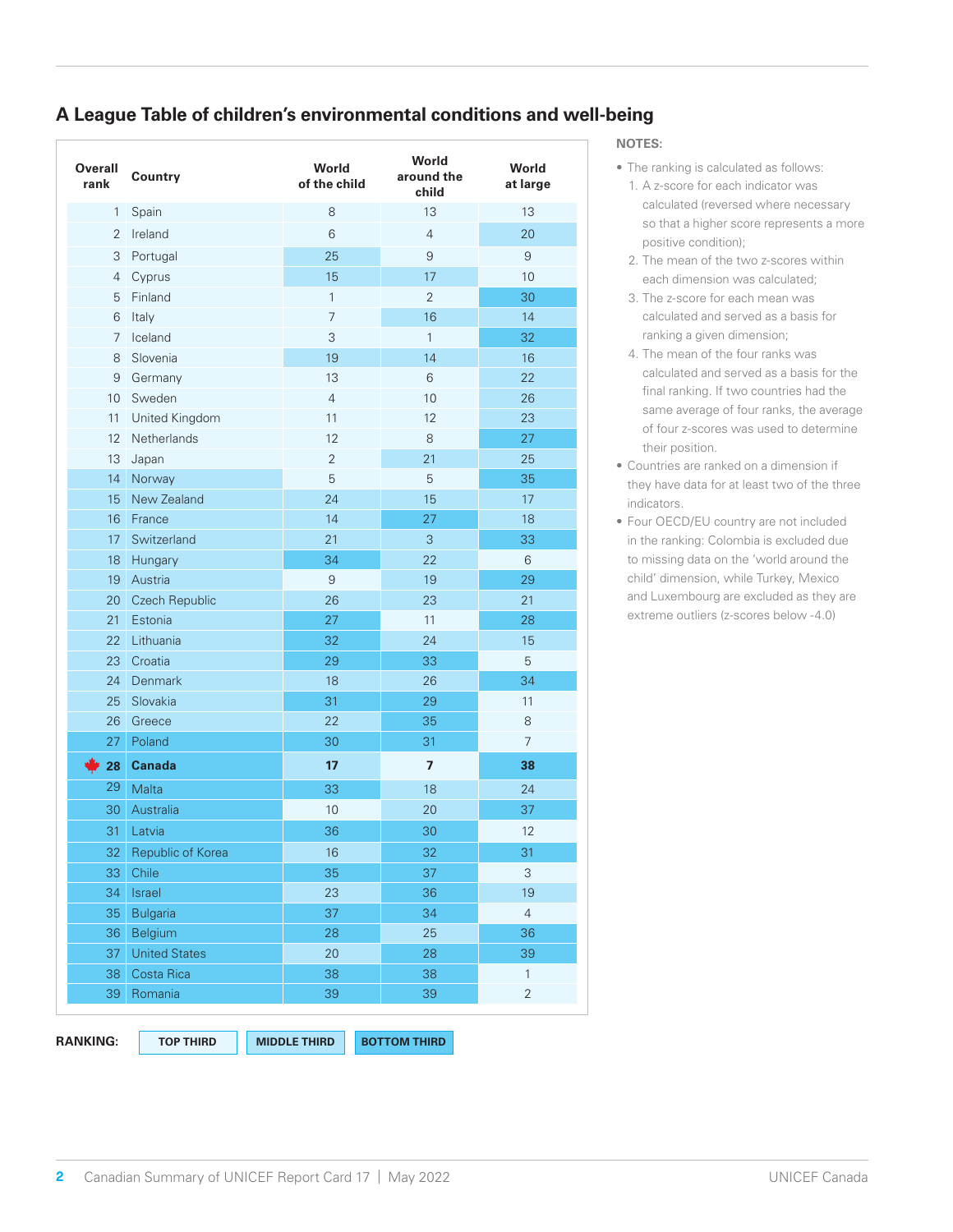## **It's getting hot**

Environmental damage is affecting our children and youth. Despite Canada's abundant natural and economic wealth, it has not succeeded in guaranteeing every child a healthy environment. Even the basics, like clean water, are still out of reach for some. And some risks such as air pollution affect many young people, costing them healthy years of life. Children are uniquely vulnerable to the risks of environmental degradation, from the widespread and insidious impacts of pollution to localized extreme weather events, yet they have the least responsibility for it. The impacts can start in the prenatal period and continue throughout their lives, and may include infections, asthma, heat stress, poor mental health, diminished academic performance, cancers, injury and death. For children, the future is not just getting closer; their future is now.

## **Worlds apart**

Children in Canada are more exposed to some environmental risks, such as pesticide pollution and traffic injury, than many of their rich-country peers:

- Canada ranks 29th for the percentage of children living in areas with high pesticide pollution risk: 6.3%.
- Canada ranks 23rd for the rate of child traffic injuries and deaths: 119.9 DALY1 per 1,000.

Despite progress to limit children's exposure to certain toxicants, they are still exposed to unsafe levels of lead and air pollution:

- Canada ranks 8th in children's exposure to ambient air pollution: 7.1 μg/m3.
- Canada ranks 29th in the rate of child illness from air pollution: 0.644 DALY per 1,000.
- Canada ranks 11th in children's exposure to lead poisoning: 1.6%.







 $D^{\!\top}$ **CANADA RANKS:**  $\mathbf{R}^{\text{th}}$ 

Exposure to Lead Poisoning ے<br>ج **CANADA RANKS:**  $\blacksquare$ th

Canada has the third-largest freshwater reserve in the world, but water insecurity causes child sickness and death at rates higher than in many rich countries. Although the absolute risk is low, any child death due to water quality in a rich country is unacceptable:

- Canada ranks 24th in the rate of child illness from unsafe water: 0.135 DALY per 1,000.
- Canada ranks 20th in the rate of child death from unsafe water: almost two deaths per 100,000.

Child Illness from Unsafe Water



Child Deaths from Unsafe Water



Canada is a rich country but a poor global citizen. Canada's lowest rankings are for its levels of resource consumption and related emissions and waste production.

Of the countries in the Report Card, Canada has the worst rate of waste production, the second-worst rate of resource consumption and the third-worst rate of greenhouse gas emissions. The environmental impacts not only affect children in Canada today, but also spread to children beyond our borders and to future generations:

- **23rd** Canada RANKS:<br>
the planet far beyond its borders, the planet far beyond its borders, Canada would require five Earths Pollution  $\qquad \qquad$  to sustain its current resource  $\qquad \qquad \text{CO}_2$ consumption, ranking 40th.
	- Canada is the highest generator of municipal waste, ranking last among 36 rich countries: 695.4 kg per person every year.
	- Canada ranks 41st in  $CO<sub>2</sub>$ emissions: 15.4 tonnes per person every year.
	- Children's access to local green space in Canada ranks 15th on the Urban Green Space Index.



One DALY represents the loss of one year of full health. Disability-adjusted life years or DALY is a time-based measure that combines years of life lost due to premature mortality, and years of life lost due to time lived in states of less than full health or years of healthy life lost due to disability. Retrieved from: https://www.who.int/data/gho/indicator-metadata-registry/imr-details/158.